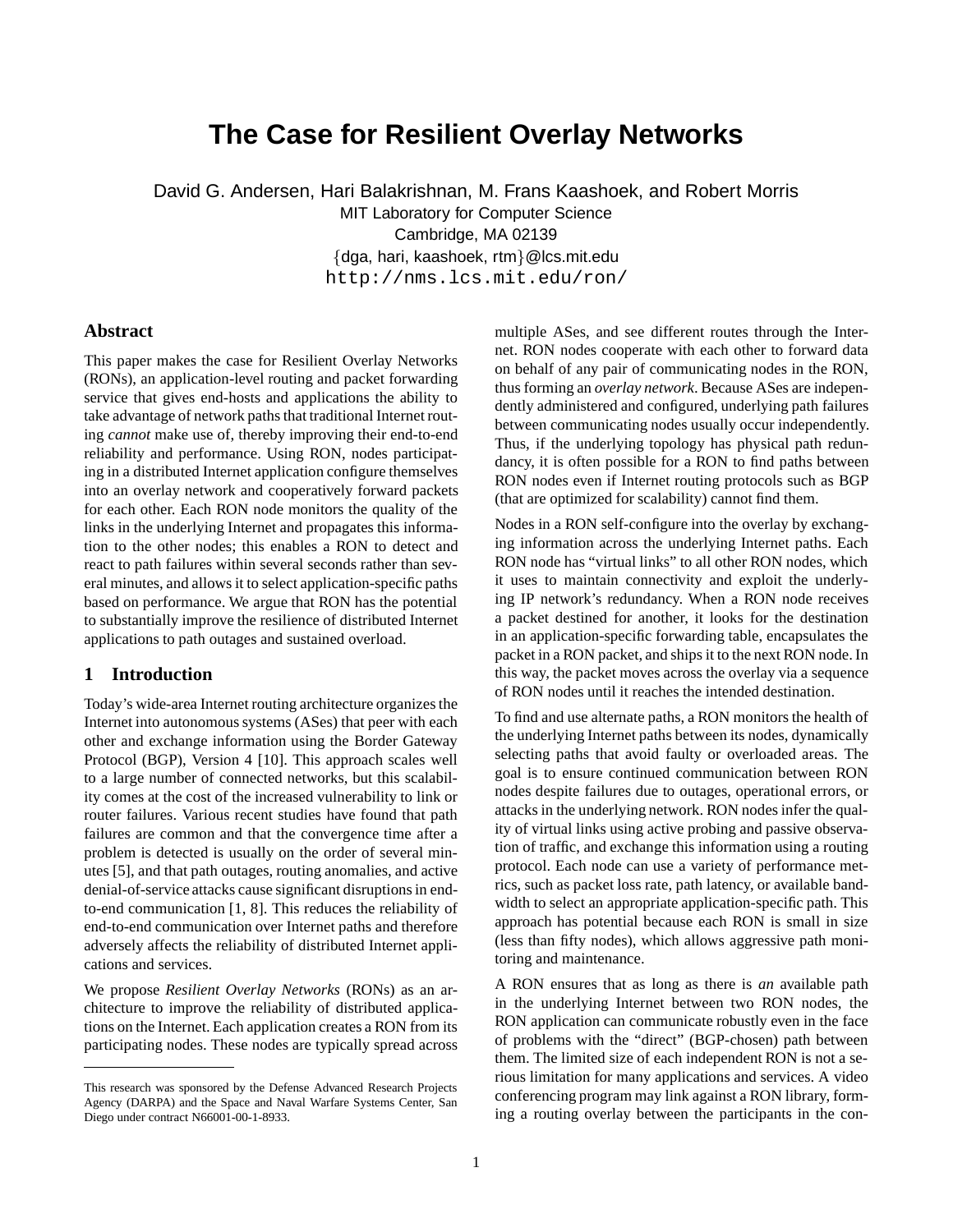

Figure 1: A common (mis)conception of Internet interconnections.

ference. Alternatively, a RON-based application-aware IP packet forwarder may be located at points-of-presence in different ASes, forming an "Overlay ISP" that improves the reliability of Internet connectivity for its customers.

This paper presents the case for developing distributed applications using RON (Section 2), outlines an approach by which RONs may be architected (Section 3), relates RON to previous work (Section 4), and concludes with a research agenda for future work (Section 5).

# **2 The Case for RONs**

A common, but incorrect, view of the topology of the Internet is that institutions and companies connect to "The Great Internet Cloud." Figure 1 illustrates an example of four sites, **MIT**, **Utah**, **ArosNet**, and **MediaOne**, connected to the Internet cloud. In this view, the Internet is very robust, rapidly routing packets around failures and traffic overload, and providing near-perfect service.

Unfortunately, this ideal view of the Internet cloud is far from reality. The Internet Service Providers (ISPs) constituting the Internet exchange routing information using BGP, which is designed to scale well at the expense of maintaining detailed information about alternate paths between networks. To avoid frequent route changes that may propagate through many other ASes, frequent route announcements and withdrawals are damped; furthermore, convergence times on route changes take many minutes [5] with currently deployed BGP implementations. Last but not least, there are numerous financial, political, and policy considerations that influence the routes announced via BGP.

ISPs typically provide two types of connectivity: "transit" and "peering." If the ISP provides *transit* for a customer A, it tells other ISPs that they may reach A through the ISP. If an ISP has a *peering* relationship with A, it keeps this knowledge to itself; the ISP and its customers can reach A via this link, but the rest of the Internet may not. Peering relationships are often free, because they enable the more efficient exchange of packets without placing the burden of hauling packets on either partner, but globally announced transit re-



Figure 2: The details of Internet interconnections. Dotted links are *private* and are not announced globally.

lationships almost always involve some form of settlement.

Figure 2 redraws Figure 1 to reflect reality. MIT is connected to the Internet via BBN, and to Internet2. It has a private peering link to MediaOne in Cambridge (MA), so students can quickly connect to their MIT machines from home. Utah is connected to the Internet via Qwest, to Internet2, and to a local ISP, ArosNet, via a private peering link. ArosNet is connected to the Internet via UUNET, and MediaOne is connected to the Internet via AT&T. In this example, several desirable paths are unavailable globally: the private peering links for financial reasons (the parties have no apparent incentive to provide transit for each other) and the Internet2 connections because it is a research network.

These interconnections show two reasons BGP is unable to ensure "best"—or sometimes even "good"—routes, and route around problems even when different physical paths are available. The first reason, explained above, is a consequence of the economics and administration of peering relationships. The second relates to scalability.

For communication costs to scale well, BGP must simplify routing data enormously; for computational scalability, its decision metrics must be both simple and stable. BGP primarily uses its own hop-counting mechanism to determine routes and it exports a single "best" route for forwarding packets. This causes three important problems: first, as noted in the Detour study [11], BGP may make suboptimal routing decisions. Second, BGP does not consider path performance when making routing decisions, and so cannot route around a path outage caused by traffic overload. The result is that path outages can lead to significant disruptions in communication [1]. Third, BGP may take several minutes to stabilize in the event of a route change or link failure [5]. The result is that today's Internet is easily vulnerable to router faults, link failures, configuration or operational errors, and malice—hardly a week goes by without some serious prob-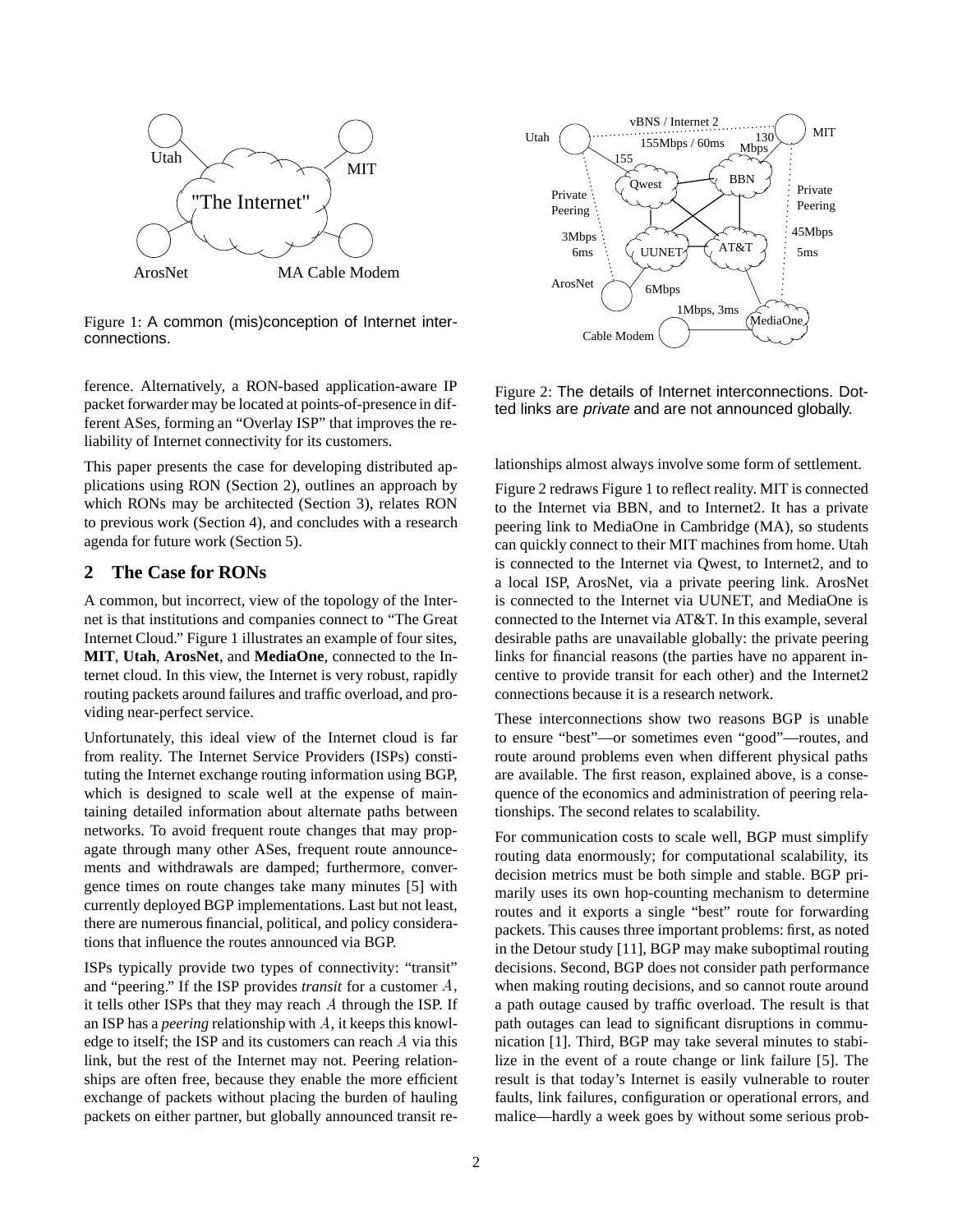

Figure 3: The upper right figure shows the loss rate with and without RON between MIT and ArosNet. RON was able to improve the loss rate considerably by routing through Utah. The upper left figure shows the MIT to Utah loss rate, and the lower right shows the Utah to ArosNet loss rate.

lem affecting one or more backbone service providers [6].

Many of the restrictions of peering can be overcome. An organization that has Internet service in multiple ASes can run an application that is distributed across nodes located in the ASses, and use a RON to provide routing between these nodes. By explicitly constraining the size of any given RON to be small (under, say, 50 nodes), the aggressive exploration of alternate paths and performance-based path selection can be accomplished. Thus, RON's routing and path selection schemes emphasize failure detection and recovery over scalability, improving both reliability and performance of the RON application.

To obtain a preliminary understanding of the benefits of using RON, we evaluated the effects of indirect RON-based packet forwarding between the four sites mentioned in our examples: The University of Utah, MIT, ArosNet, and a MediaOne cable modem in Cambridge, MA. The interconnections between these nodes are as shown in Figure 2. In this topology, RON is able to provide both reliability and performance benefits for some of the communicating pairs.

#### **2.1 Reliability**

Figure 3 shows the 30-minute average packet loss rates between MIT and ArosNet. In these samples, the loss rate between MIT and ArosNet ranged up to 30%, but RON was able to correct this loss rate to well below 10% by routing data through Utah (and occasionally through the cable modem site). This shows that situations of non-transitive Internet routing do occur in practice, and can be leveraged by a RON to improve the reliability of end-to-end application communication.



Figure 4: RON vs. direct samples. The samples are temporally correlated; the latency via RON is plotted on the Y axis, and the latency via the Internet is on the X axis. 0.5% of the outlying samples (215 / 51395) are not shown for readability. The dataset represents 62 hours of probes taken roughly 4 seconds apart.

#### **2.2 Performance**

We took measurements between the four sites using tcping, a TCP-based ping utility that we created. We sent one tcping flow over the direct Internet and another through the lowest-latency indirect path as estimated by the results of recent tcping probes. If the direct IP path had lower latency that the best indirect path, then the direct one was used since that is what RON would do as well.

Figure 4 shows the latency results between MIT and Aros-Net, gathered over 62 hours between January 8 and January 11 2001. In 92% of the samples, the latency of the packets sent over a RON-like path was better than the Internet latency. The average latency over the measurement period decreased from 97ms to 68ms; indirect hops through both MediaOne and Utah were used, and some packets were sent directly. The benefit in this case arose partly from using the high-speed Internet2 connection, but more from avoiding the exchange between MediaOne and Qwest, which frequently went through Seattle!

#### **2.3 Case Summary**

These observations argue for a framework that allows small numbers of nodes to form an overlay that can take advantage of these improved paths. By pushing control towards the endpoints, or even directly to the application, the RON architecture achieves four significant advantages. (1) More efficient end-system detection and correction of faults in the underlying routes, even when the underlying network layer incorrectly thinks all is well. (2) Better reliability for applications, since each RON can have an independent, applicationspecific definition of what constitutes a fault. (3) Better performance, since a RON's limited size allows it to use more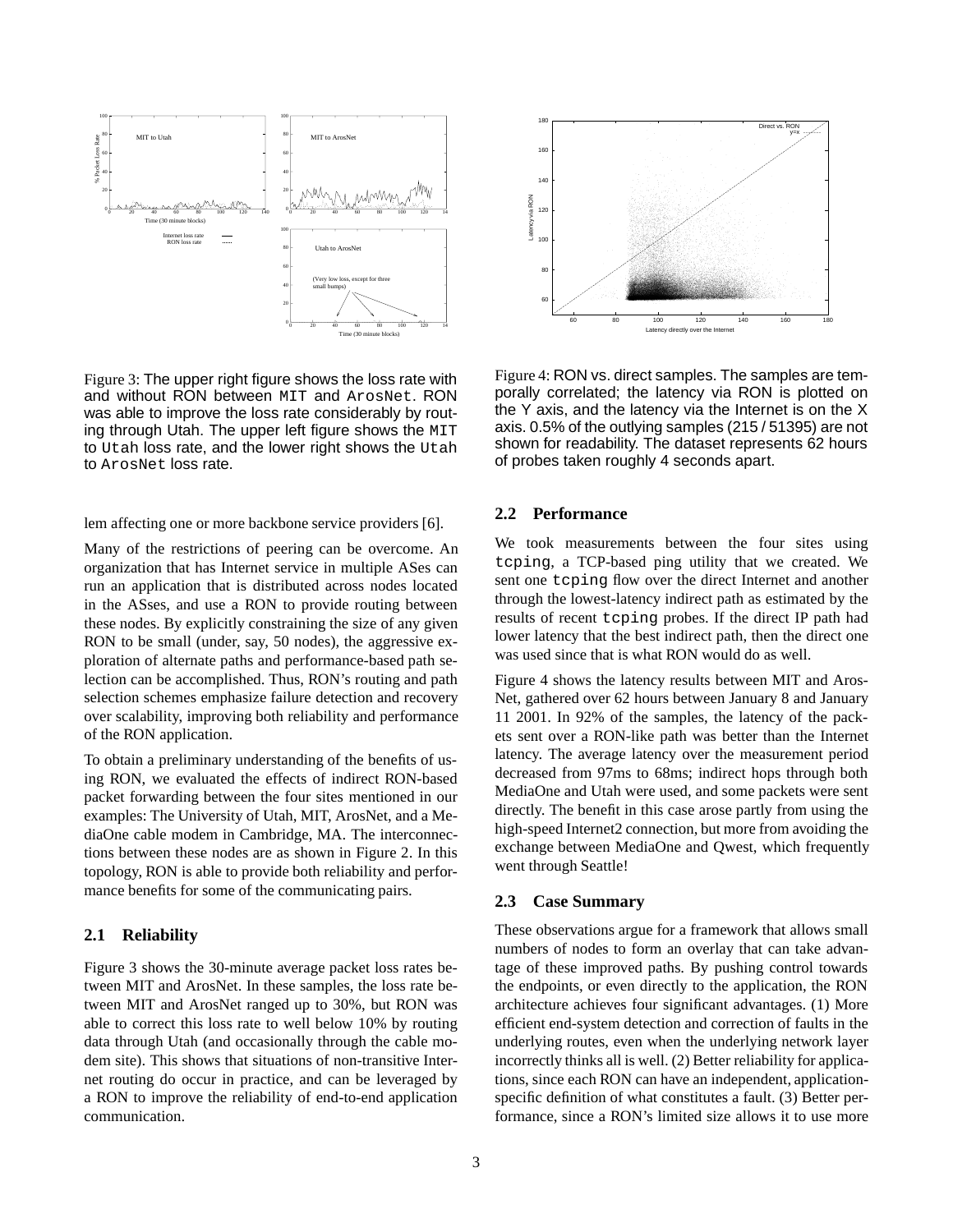

Figure 5: The general approach used in the RON system. Nodes send probes to determine the network characteristics between each other. Using their knowledge of the network, they potentially route traffic through other nodes. In this example, traffic from Utah to the Cable Modem site is sent indirectly via MIT.

aggressive path computation algorithms than the Internet. (4) Application-specific path selection, since RON applications can define their own routing metrics.

## **3 Approach**

The RON approach is conceptually simple. Figure 5 outlines this approach: The RON software sends *probes* between RON nodes to determine the network characteristics between them. Application-layer *RON routers* share this information with the other RON nodes, and decide on next hops for packets. When appropriate, the traffic between two RON nodes is sent indirectly through other RON nodes, instead of going directly over the Internet.

We designed the RON software as libraries, usable by unprivileged user programs. The components of the RON software provide the mechanisms necessary for applicationlayer indirect routing. RON needs (1) methods to *measure* the properties of the paths between nodes and *aggregate* this information; (2) an algorithm to *route* based on this information; and (3) a mechanism to *send data* via the overlay. We describe each of these components below.

## **3.1 Monitoring Path Quality**

RON nodes measure path quality using a combination of active probing by sending packets across virtual links, and passive measurement of the results achieved by data transfers over the virtual links. Because our goal is to provide better service than the default paths, we must measure links that may not be in use by data transmissions, necessitating the use of active probes. Passive measurements, however, can provide more information with less bandwidth cost by using traffic that must already flow over the network. This is why we use both forms of monitoring.

Measurements may either be *system-defined*, e.g., "the latency between two hosts," or they may be *applicationdefined*, e.g., "the time to download this object from a mirror site," similar to the approach taken in SPAND [12]. The designers of an overlay network cannot be omniscient about the desires and metrics that are important to future users; a well-designed system must provide both a rich set of systemdefined metrics for ease of use, and the ability to import and route based on application-defined metrics to accommodate unforeseen applications.

It is impractical to send days of detailed performance history to all other participants in the network so that they can decide on the best path over which to transfer data. Furthermore, a reliable system must handle participating nodes that crash, reboot, or rejoin the RON. Measurement data, particularly network probe data, is often extremely noisy and must be smoothed before it is of use to clients. The RON system must therefore have a mechanism for *summarizing* the performance data it collects, before transmitting it across widearea network paths to other RON nodes.

Hosts on the same LAN will frequently experience similar network conditions when communicating with other hosts. To reduce the impact of network probe traffic and increase the base of information available to the routing system, hosts on the same LAN should be able to share information about the performance of remote paths and sites. From these requirements, we conclude that the RON system should support a shared *performance database* that local hosts can use to share and aggregate performance data. To avoid introducing more points of failure into the system, both the performance database and its clients must treat the data stored in it as *soft state*. Clients must not fail if information they want is not in the database. The correct functioning of the database must not depend on the presence of information about particular clients or remote networks.

#### **3.2 Routing and Forwarding**

Indirect hops through the network require additional bandwidth, time, and computation. We believe that we can achieve the major benefits of an overlay using only a few indirect hops. Our design currently calls for computing paths only with single indirect hops. To send packets indirectly, the RON architecture should use UDP, not IP or some new protocol, to permit implementation as an unprivileged process. The small size of each RON allows us to exchange topol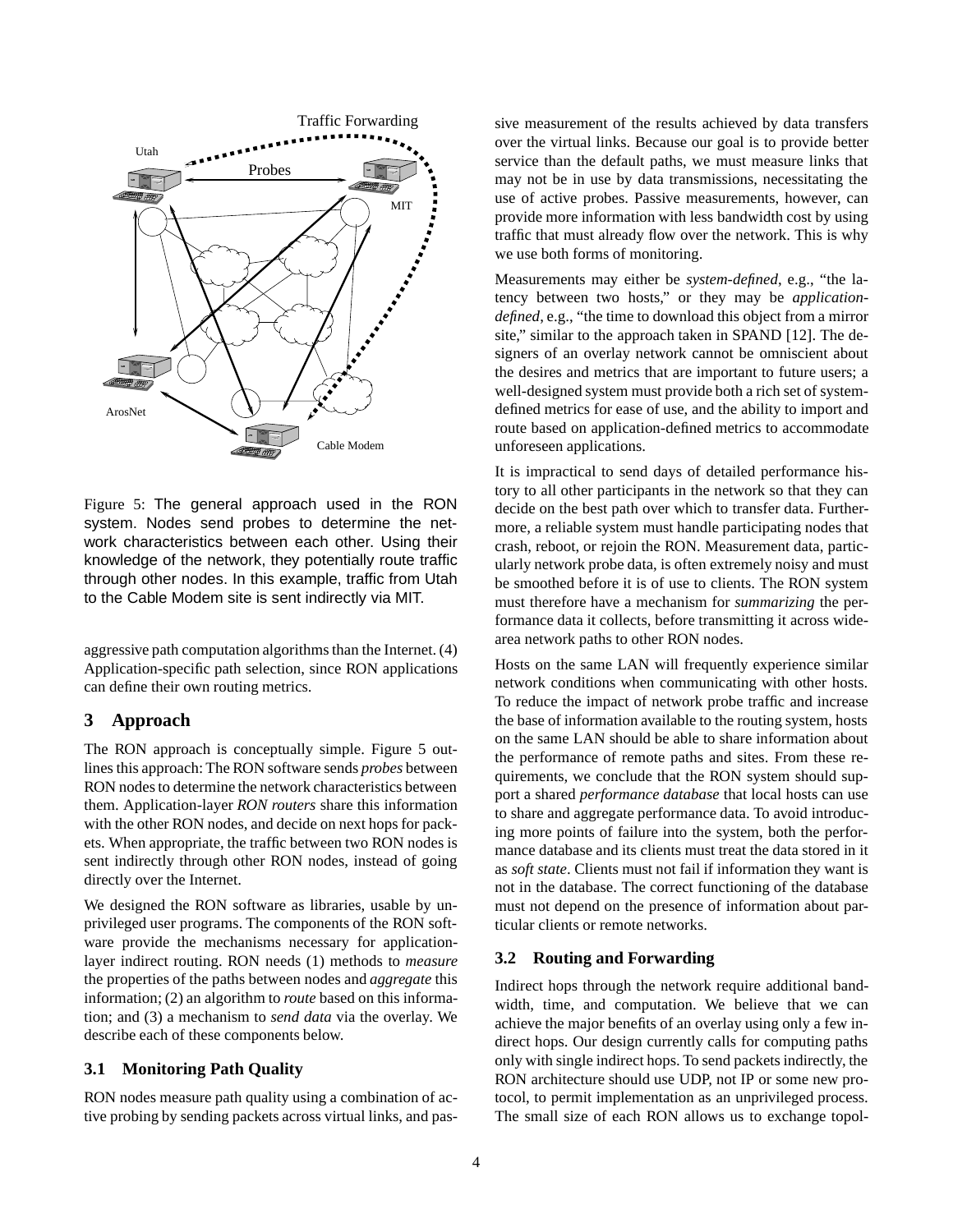ogy and performance information using a link-state routing protocol.

Intermediate forwarding nodes should not require application-specific knowledge about the packets they handle. We take the idea of *flow labels* from IPv6 [7] and MPLS [4]: The RON endpoints should tag their flows with an appropriate routing hint ("Minimize latency") and with a flow identifier, permitting downstream routers to handle the packets without needing to understand the protocols contained in the encapsulated packets. For instance, a video conferencing application may send its audio and video data as logically separate streams of data, but may want them to be routed along the same path to keep them synchronized. By pushing flow labeling as close to the application as possible, these decisions can be made at the right place. Early flow labeling also reduces the load on the intermediate nodes, by simplifying their routing lookups.

#### **3.3 Sending Data**

The basic RON data transmission API is simple: The conduit that provides the input and output for the RON must provide a function to call when there is data to be delivered, and must either notify the RON forwarder explicitly *or* provide a select-like mechanism for notifying the forwarder when data is available for insertion into the RON. Both of these alternatives are appropriate for use in the libraries implementing the RON functionality; the needs of the application should determine which is used.

#### **3.4 Applications and Extensions**

The components of RON described thus far are necessary for a basic user-level packet forwarding system, but applications that integrate more tightly with the routing and forwarding decisions are capable of more complex behavior. We discuss a few usage scenarios below, considering how they interact with the base RON functionality.

RONs can be deployed on a per-application basis, but they may also be deployed at a border router. There, they can be used to link entire networks with Overlay Virtual Private Networks. An Overlay ISP might even buy bandwidth from a number of conventional ISPs, paying them according to a Service-Level Agreement, and selling "value-added" robust networking services to its own customers.

When used to encapsulate network-level traffic, RONs can be combined with Network Address Translation (NAT) to permit the tunneling of traffic from remote sites not enabled with overlay functionality. For example, consider the network from Figure 2. A RON node located in the EECS department at MIT could be used by the other sites to proxy HTTP requests to www.mit.edu, accelerating Web browsing for off-site collaborators. Traffic would flow through the overlay to the MIT RON node, from which an HTTP request would be sent to the Web server. The HTTP response would

be sent to the MIT RON node, and from there, relayed to the requesting host over the overlay.

Another use of RONs is to implement multi-path forwarding of flows. TCP performs poorly when subject to the large jitter and packet reordering that is often imposed by splitting one flow between multiple paths, but sending *different* TCP flows between the same two hosts (or two networks) poses few problems. The flow labeling component of a RON provides the first handle necessary to achieve this goal, and a routing component that performs flow assignment would provide the other part.

When a cooperating RON system either controls the majority of the available bandwidth on its links, or is given quality of service (QoS) guarantees on individual links of the network within a single ISP, it may be possible to then use the overlay network to provide global QoS guarantees to individual flows that traverse the overlay<sup>1</sup>.

#### **3.5 Routing Policies and Deployment**

As with any overlay or tunneling technique, RONs create the possibility of misuse, violation of Acceptable Use Policies (AUPs), or violation of BGP transit policies. At the same time, RONs also provide more flexible routing that can *enhance* the ability of organizations to implement sophisticated *policy routing*, which is the ability to make routing decisions based upon the *source* or *type* of traffic, not just its destination address. This is an old idea [2], but its use in backbone routers have been scarce because of the increased CPU load it frequently imposes.

RONs interact with network policies in two ways. Because RONs are deployed only between small groups of cooperating entities who have already purchased the Internet bandwidth they use, they cannot be used to find "back-doors" into networks without the permission of an authorized user of those networks. The upholding of an organization's AUP is primarily due to cooperation of its employees, and this remains unchanged with the deployment of RONs.

More importantly, the smaller nature of RONs running atop powerful desktop computers can be used to implement policy routing on a per-application basis. One of our goals is the creation of a policy-routing aware forwarder with which administrators can easily implement policies that dictate. For instance, one policy is that only RON traffic from a particular research group may be tunneled over Internet2; traffic from the commercial POPs must traverse the commercial Internet.

#### **3.6 Status**

We have implemented a basic RON system to demonstrate the feasibility of our end-host based approach and are continuing to refine our design and implementation. We are deploying our prototype at a few nodes across the Internet and

<sup>&</sup>lt;sup>1</sup>This possibility was suggested by Ion Stoica.